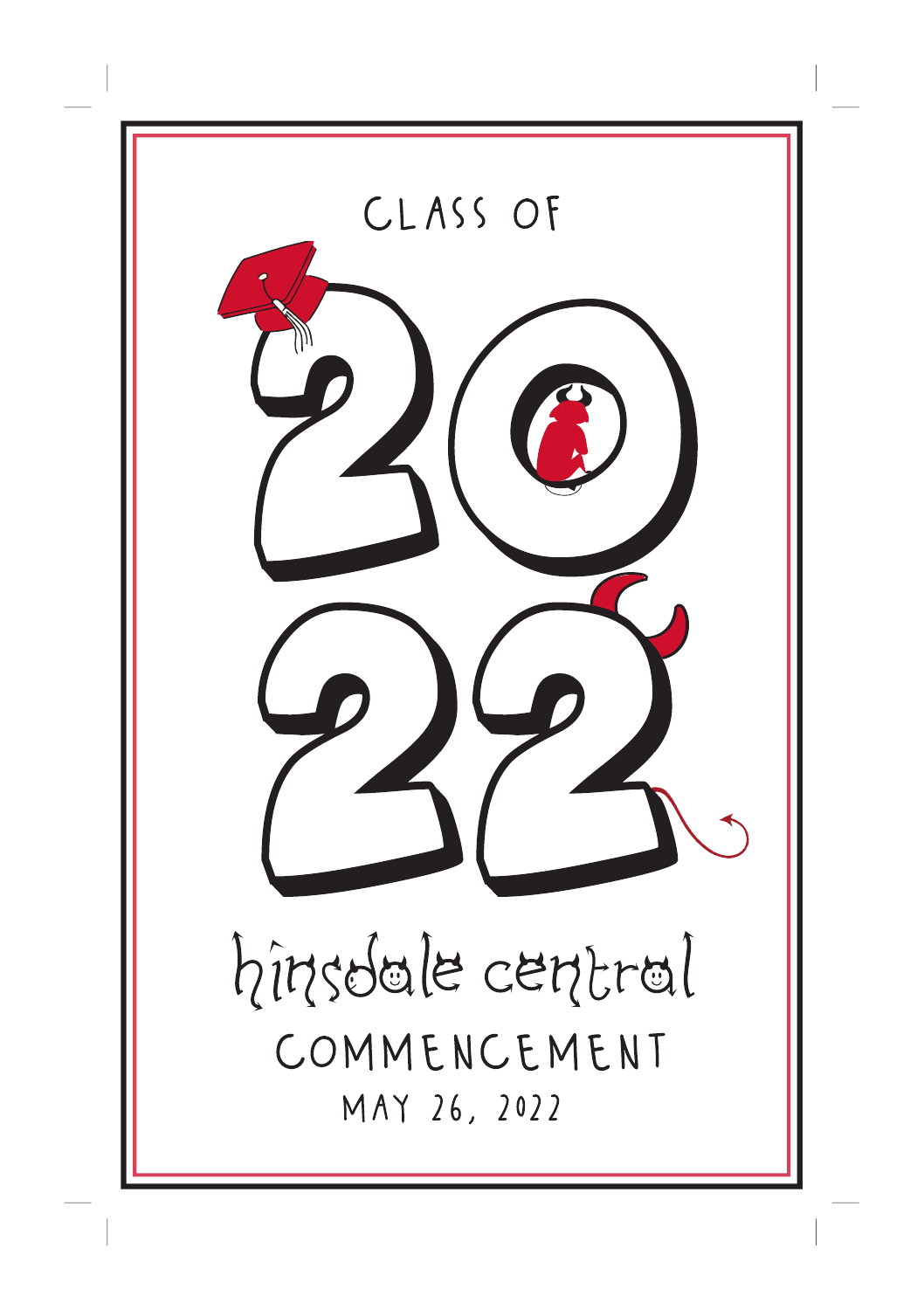$\begin{array}{c} \hline \end{array}$  $\frac{1}{2}$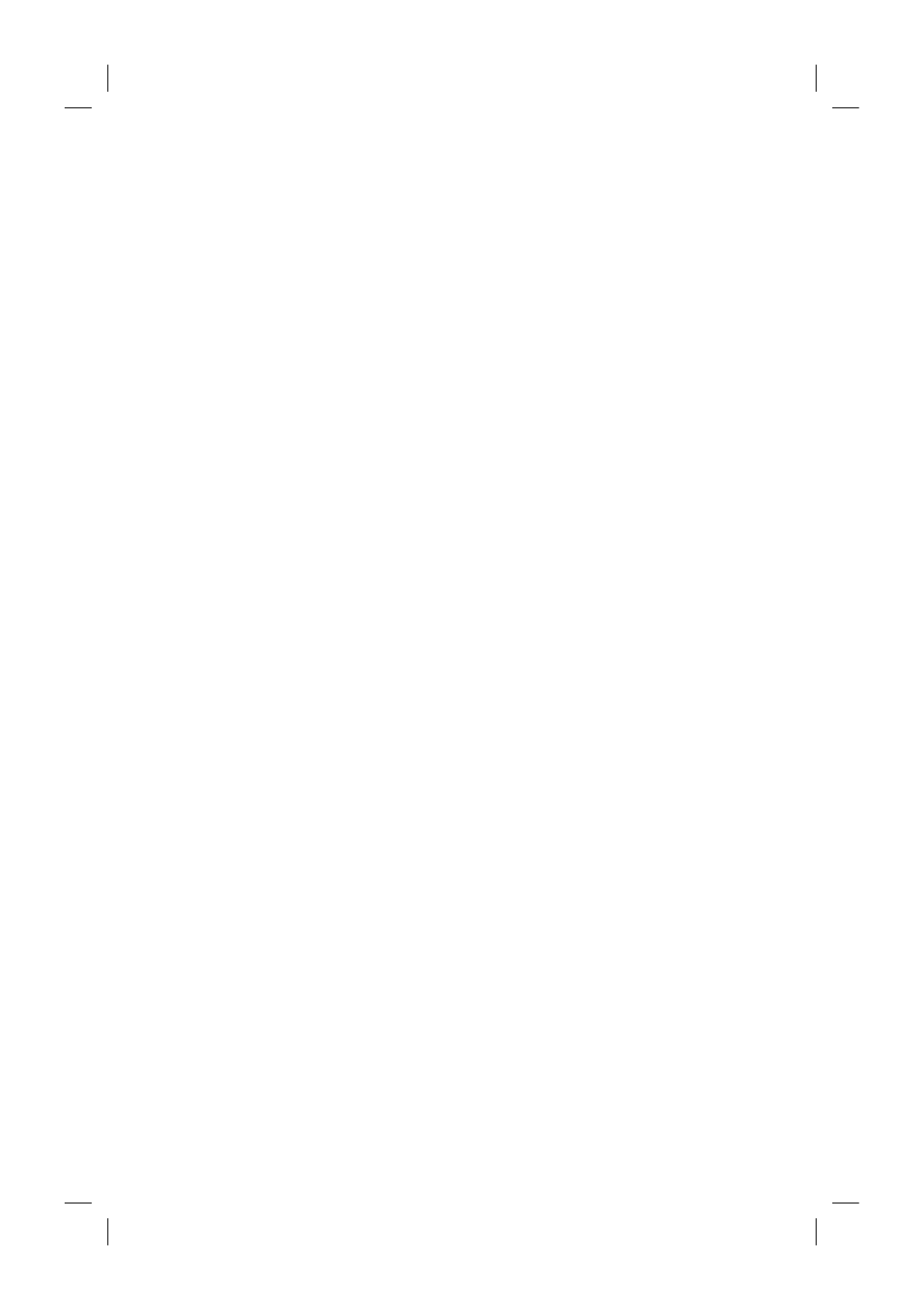# **COMMENCEMENT**

May 26, 2022, 7:00 p.m.

| <b>Prelude</b>                                 | Hinsdale Central High School Band<br>Selections from Dear Evan Hansen, by Ben Pasek<br>and Justin Paul, arranged by Michael Brown<br>Matthew Kurinsky and Matthew Goeke, Conductors |  |                                                                                                                                                                                 |
|------------------------------------------------|-------------------------------------------------------------------------------------------------------------------------------------------------------------------------------------|--|---------------------------------------------------------------------------------------------------------------------------------------------------------------------------------|
| <b>Processional</b>                            |                                                                                                                                                                                     |  | Hinsdale Central High School Band<br>Theme from Pomp and Circumstance, March No. 1<br>Edward Elgar arranged by Clare Grundman<br>Matthew Kurinsky and Matthew Goeke, Conductors |
| <b>Opening</b>                                 |                                                                                                                                                                                     |  | Annette Ciupek, Student Body President                                                                                                                                          |
| <b>National Anthem</b>                         |                                                                                                                                                                                     |  | Jennifer Burkemper & Senior Choir Students                                                                                                                                      |
| <b>Recognition of Armed Forces Commitments</b> |                                                                                                                                                                                     |  | Annette Ciupek,<br><b>Student Body President</b>                                                                                                                                |
| <b>Introduction</b>                            |                                                                                                                                                                                     |  | Annette Ciupek, Student Body President                                                                                                                                          |
| <b>Recognition of Summa Cum Laude</b>          |                                                                                                                                                                                     |  | Annette Ciupek, Student Body President                                                                                                                                          |
| <b>Honors Orator</b>                           |                                                                                                                                                                                     |  | Isabella Terry                                                                                                                                                                  |
| <b>Senior Speaker</b>                          |                                                                                                                                                                                     |  | Maurice Tobiano                                                                                                                                                                 |
| <b>Presentation of Class of 2022</b>           |                                                                                                                                                                                     |  | William Walsh,<br>Principal, Hinsdale Central High School                                                                                                                       |
| <b>Roll Call of Class</b>                      |                                                                                                                                                                                     |  | Abbey Green, Janelle Hoeksema, Robert Russo<br>and Christopher Wilbur, Teachers                                                                                                 |
| <b>Awarding Diplomas</b>                       | Hinsdale Township HS D86 Board of Education                                                                                                                                         |  |                                                                                                                                                                                 |
| <b>Closing</b>                                 | Annette Ciupek, Student Body President                                                                                                                                              |  |                                                                                                                                                                                 |
| <b>Recessional</b>                             |                                                                                                                                                                                     |  | Kinderlou (March) by R. Alan Carter                                                                                                                                             |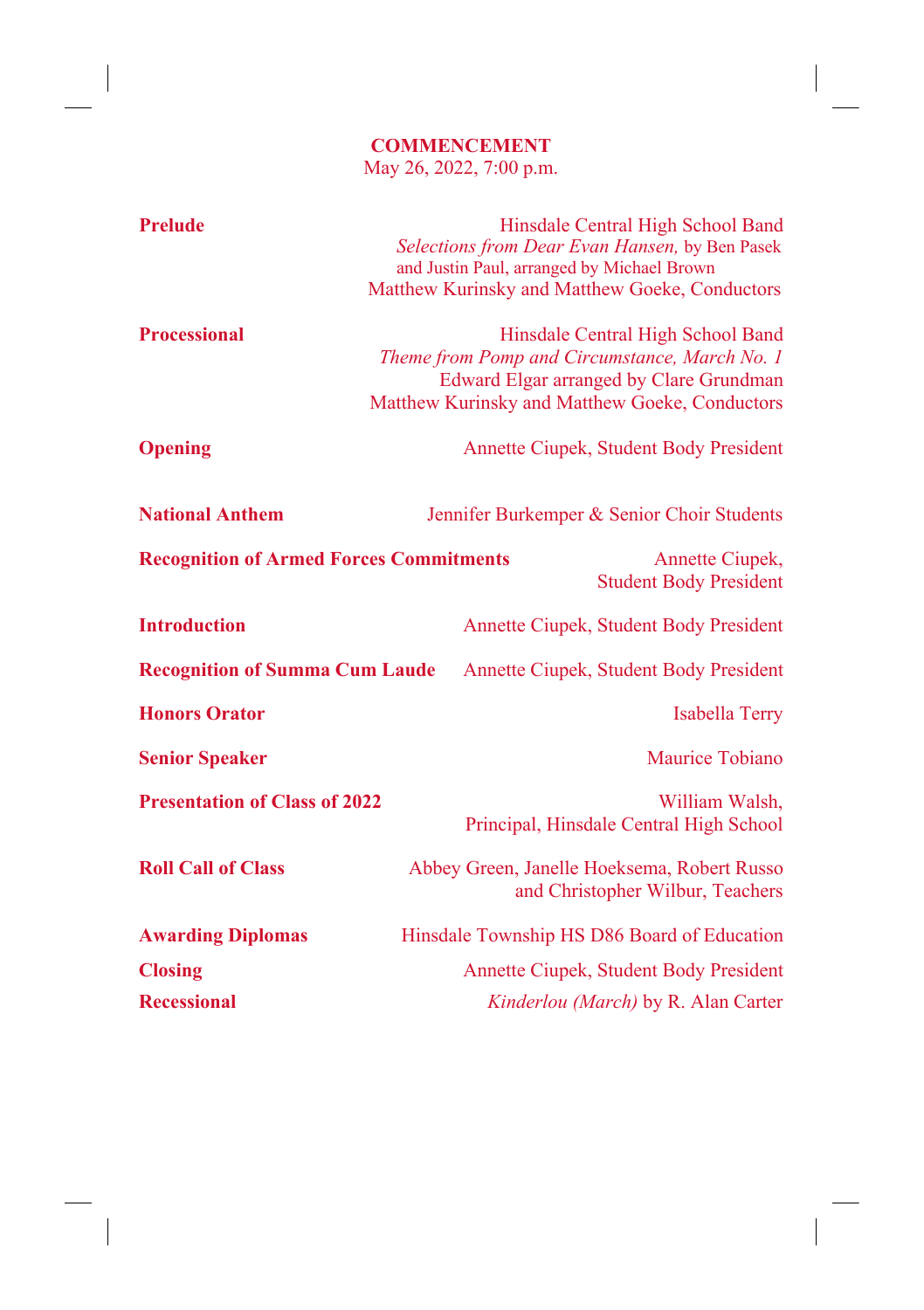### **HINSDALE CENTRAL ADMINISTRATION Mr. William Walsh, Principal**

**Jessica Hurt,** Asst. Principal **Kimm Dever**, Dir. of Deans **Ryan Maita,** Asst. Principal **Sean Brennan**, Dean **Daniel Jones**, Dir. of Athletics **Steven Edsey**, Dean **Jennifer Regnier**, Dir. of Counseling **Kristen Bronke,** Dean **Sally Phillip**, Dir. of Stu Activities **Andrea Ellexson**, Dir. of Special Ed. **Frank Wright**, Dir. Of Buildings & Grounds

## **HINSDALE CENTRAL DEPARTMENT CHAIRS**

**Patrick Maag**, Art & Music **Janelle Marconi,** Physical Ed. **John Madden**, **Julie May**, Science<br>Business, Tech Ed, FACS **Julie May**, Science

**Treacy O'Keefe,** ELL **Jay Lawrence**, **Sarah Porod**, Math World Language

**David Lange**, English **Billson Rasavongxay**, Social Studies

#### **COUNSELORS**

**Robert Aurich Michael Litton Maureen Drown Gia Maniscalco Kari Hein John Marinier Lisa Hikes Teri Marshall Cindy Kasten Angeline Matos**

**Renee Koziol Donna Wheeler** 

### **DISTRICT 86 BOARD OF EDUCATION**

 **Eric Held,** President

**Peggy James Jeff Waters**

**Terry Walker, Secretary <b>Kathleen Hirsman,** Vice Pres. **Cynthia Hanson Debra Levinthal Tammy Prentiss,** Superintendent

#### **CLASS OF 2022 EXECUTIVE BOARD**

**Annette Ciupek,** President **Schyler Karthan,** Vice Pres.  **Ella Beargie,** Secretary **Tessa Howe,** Public Relations **Christine Leung,** School Board Liaison **Emmet Kelly,** Social Chair **Sally Phillip & Kristen Bronke,** Sponsors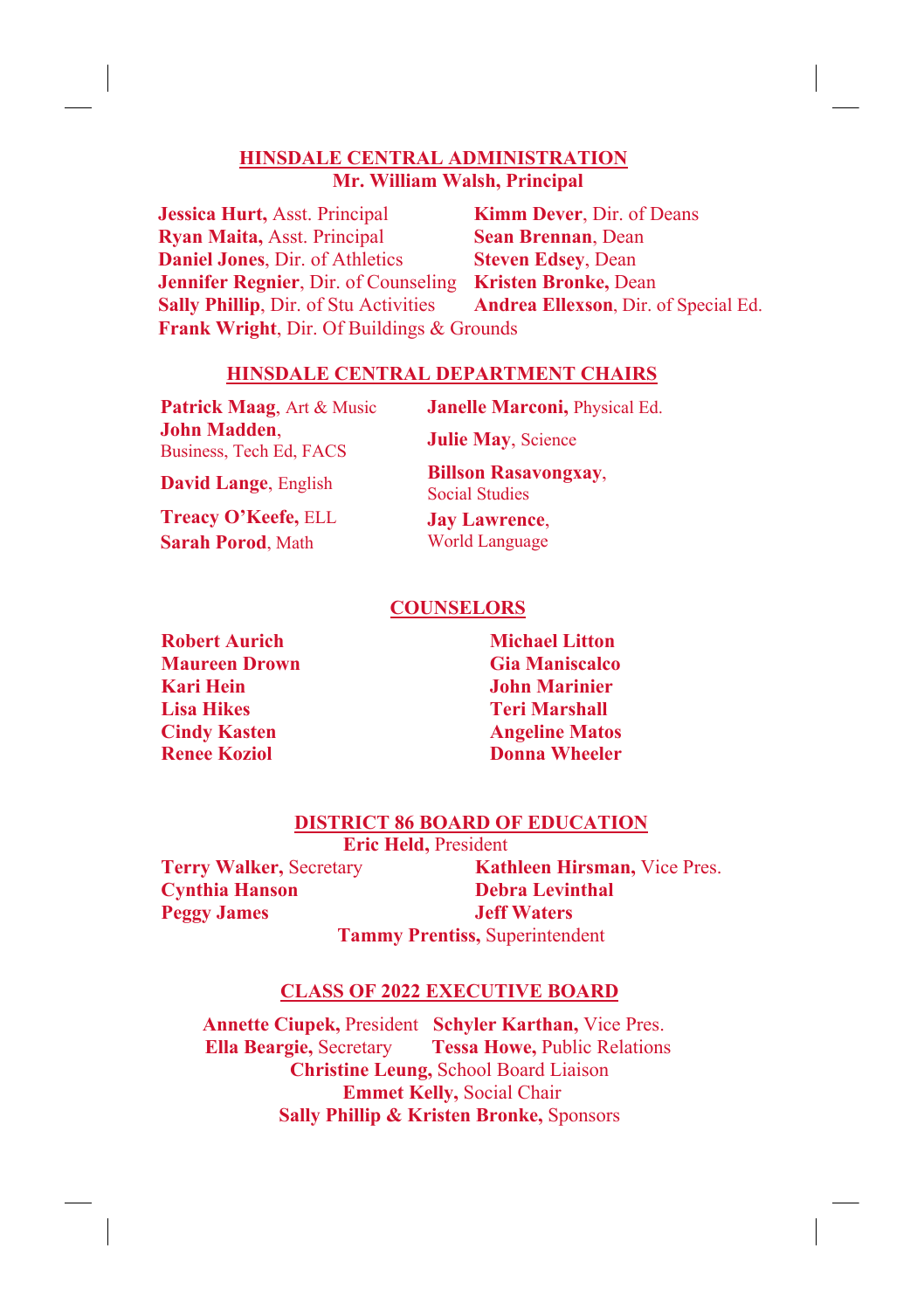*Masa Abboud*<sub>3</sub> Eliza Abdullai  $_4$ 5 *Althea Abrusci*<sup>4</sup> Obada Abuzneid Amy Ackerman Jaydon Adams *Jeremiah Adams Jon Adams*<sub>3</sub> Arnima Agrawal 1,2,3,4,5,7 *Aminah Ahmed* 34 *Shaan Ahuja* 3.5 *Arman Hasan Akbar* 34 Sydney Katherine Akers  $34$ Aminah Alam Marleni Yulin Alcantar Ward Aldasoqi *John Andrew Alden* 3.4 Mujtaba Ali-Khan Rami Alkadri <sub>3</sub> Sean Patrick Allison Ayah Almusaddy *Mohammad Alsabek* John Alter Mohammed Alyousef Mindaugas Ambrozas 5 Rayya Amina Anna Ying Amine 34 Collin David Anderson Emmie Grace Anderson 3,4,5 Haley Desiree Deniece Anderson *Lauren Rachel Anderson*<sup>4</sup> Luke Anderson **Theodore Andrews**<sub>3</sub> Ellie Andrzejewski Marianna Angelopoulos 3,4,5

Pavel Antipov Vasya Antipov Suzan Arab Rania Arain Vincent Arnold Lyah Arnouk *Ann Ramsay Ascher* 3,4,6 Hailey Ashby  $6$ *Max Leonard Aschinberg* 3,4,5 *Alyssa Aucoin* <sup>3</sup> Selena Rose Ayub<sub>4</sub> Timothy George Aziz 3 *Zakaria Azmy* 3,4,5 Colin Baar Damilola Esther Babagbemi Ethan Marc Babaran Kelly Baird  $_{3,4}$ *Sohum Banerjee*<sub>3</sub> Ramsey Barakat Sami Baridi Louisa Lane Barnum 34 Caitlin Michele Barrett Lucas Bartasius Nikola Bastaja *Brooke Jordan Bauer* 3,4,5 Eleanor Baumann 4 Jacob John Bauschard 4 *Megan Bauschard* 3.4 Brian Patrick Bayers Elinor Rose Beargie <sup>4</sup> Gabrielle Elizabeth Becka 345 Jack William Berends Reid William Bergquist Mason Eugene Beringer Hailey Amanda Bezak

Rama Bhagwat 3,4,5,7 Rohan Cheng Bhatt<sub>3,4</sub> *Dylan Biala*<sup>3</sup> *Daniel Rudolph Bieber Emma Carolyn Biegansky*<sup>3</sup> *Lauren Kymberly Biegel*<sup>4</sup> *Jack Bilenko* 34 Emilee Grace Biondi Charles Joseph Black Jonathan Black Samantha Lynn Black Megan Blanck Noah Michael Block Natasha Camille Bogdonoff<sub>6</sub> Gabriel Bokich<sub>4</sub> Peter Braxton Steele Bokos Enkhjin Michelle Boldbaatar Aiden Richard Bonino 3,4,5 Lauren Borhani 34 Mila Boskocevic Jacqueline Bousquette Logan Thomas Bousquette 4 Ramy Bouzo Zachary Bowers Benjamin Brelje *Mia Cathleen Brent*<sub>4</sub> Louisa Margit Brorson 3,4 Cole Aleksandr Brown Isabella Lee Brown<sub>4</sub> Jackson Charles Brown 1,2,3,4 Matthew Alexander Brown Peter Daniel Brown Joel Brown-Limjuco Alex Budina John Burbidge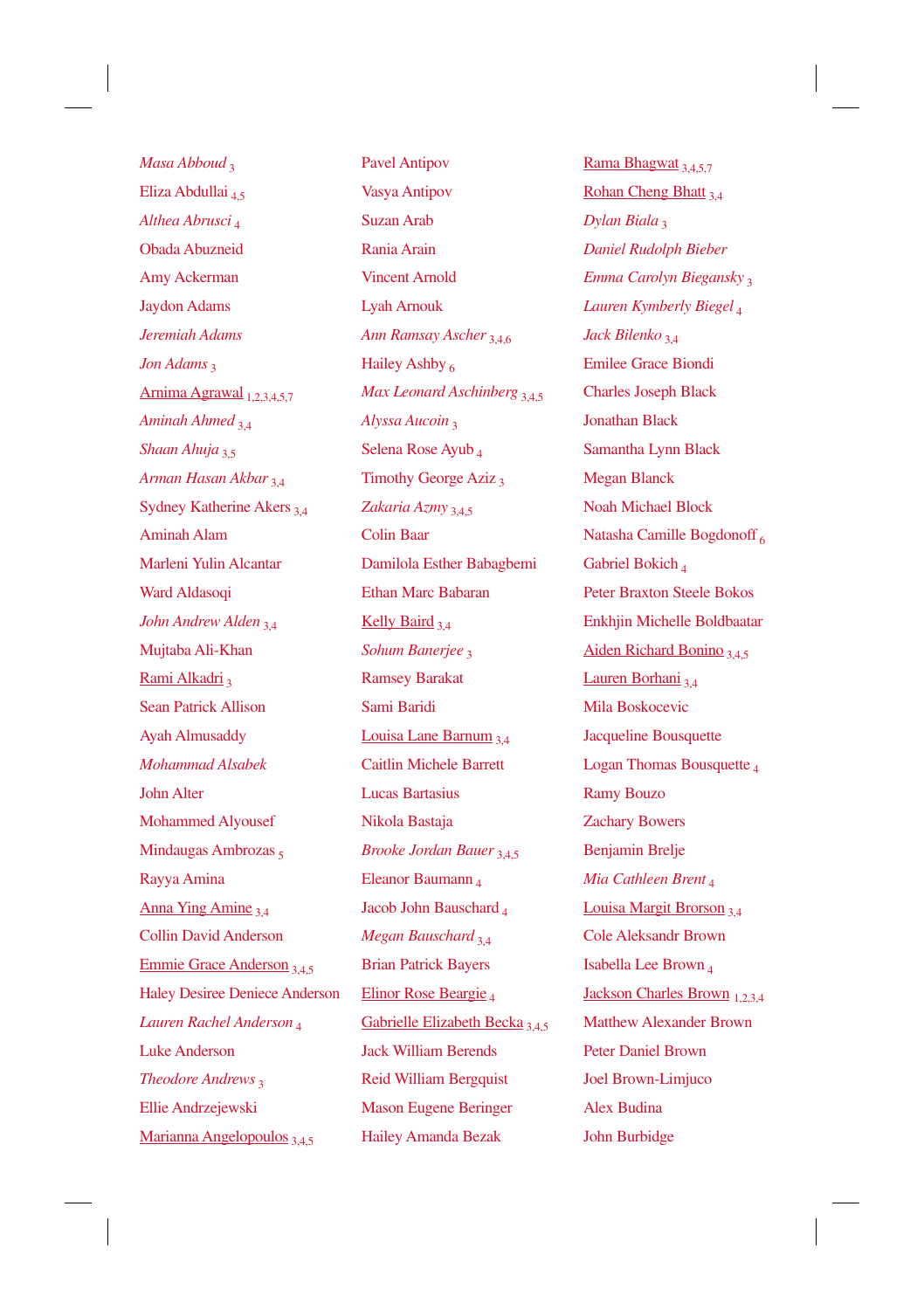Nadia Burt 34 Trevor Butkus *Declan John Cain* 3 Gustavo Calderon *Andrew Martin Callan* 4,5 Angel Calvo-Mendez Liam Carden 34 *Morgan Reese Carlson*<sub>2.3</sub> Truman Carter *Emily Marie Cavero* 345 Catherine Anne Centracchio *Olivia Anne Cernok* 3,5 *Riley Elaine Chafin* 3.4 *Roma Chandra* <sub>3.4.5</sub> *Madelyn M. Chang*<sup>4</sup> Fatima Naveed Chaudhry Aaron Ting Chen<sub>3</sub> Ryan Chen  $34$ Nicole Cheung <sup>4</sup> Maria P. Chibucos <sub>4</sub> Jacob Allen Chisholm 34 *Ethan Quan Chow* 34 Matthew Frank Cihlar 3.4.5 Angelo Cimmarrusti *Antonio Cimmarrusti*<sup>3</sup> Annette Ciupek 3,4,5 Mia Colakovic Isabella Collazo Aaron Colleran Alexandra Olympia Collins<sup>3</sup> *Erin Frances Collins* 3,4,6 *Kelsey Leigh Condon*<sub>34</sub> Colette Conway *Amelia Louise Cook* 3,4 Mackenzie Cook

Sofia Mia Cooper<sub>4</sub> Julian Costa *Sophie Vernet Crabb* 34 Ramon Crespo *Estera Ingrid Crisan* 3,4 Claire Marie Ashlyn Cunniff <sup>4</sup> Samuel Anthony Cutinelli Emaan Mustafa Dada Michael D'Aprile **Samuel Oscar Daw**<sub>3</sub> Ali Dayoub *Peter Deftos*<sup>34</sup> Sophia Pauline DeGrazia Katherine Ava Demakis 3 Mia Angelina DeTrana Ava Dillard *Danyal DiPasquale Julia DiTrani*<sup>4</sup> Austin Dolan<sub>34</sub> Rebecca Nancy Dolan Richard Fox Dolan Katherine Grace Dollens **Amy Dong** 1,2,3,4,7 Parker Donnan 3 Jaden Donzal Nicolas Sebastian Dooley Steven Dorj Emmanuel Lemonn Dorris *James Dale Dowell IV* Marco Doyle Ana Dragas Eden Quinn Drescher 3.4 Bhavana Dronamraju 4 Naiyong Duan 3,4 Rana Seda Dubauskas 3,4,5

Brux Dugan 4 Abraham Dulli Julie Dweydari Haley Marie Dynis <sup>4</sup> Max Michael Dynis<sub>3</sub> *Sophie Eberspecher* Reese Edgewater <sup>4</sup> Blake Edmonds John Engels *Anujin Enkhtaivan* Nicholas Fahy *Cyrus Howard Fallah* 345 Harry Fandre James Peter Farano Rasheeduddin Farooqui *Elise Fendon*<sub>3</sub> Kate Ferren<sub>4</sub> Loretta Fey *Kenna Kay Fikejs*<sup>34</sup> Jack Finley Abigail Violet Fisher <sup>4</sup> Henry Flaming 1,2,3,4 Hanna Corinne Florence 3.4.5 *Taylor Fodor* 3.4 *Tyler J Folkmann* 34 Colin John Fortman Anthony Frasca Hana Marie Freburg <sup>4</sup> James Fridholm Katherine Tess Fullerton Conor Thomas Furlong <sup>4</sup> *Kylie Hannah Furlong* 3.4 *Julia Marie Gabriel*<sub>4</sub> Kristian Gagarov 5 Vincent Clark Galassi 3,4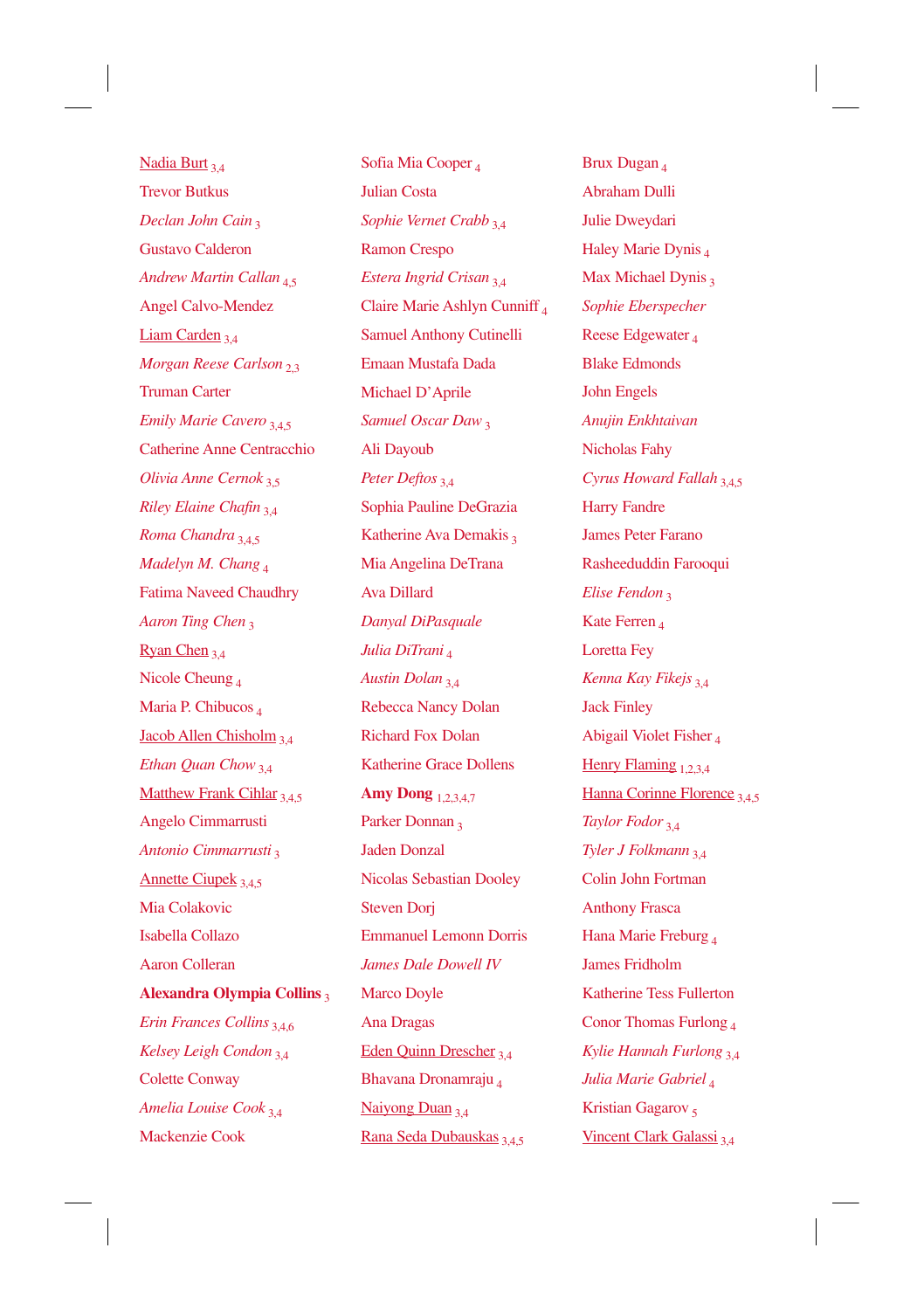Audrey Rose Gallwas Grace Gasior Daniel Gebarowski Christopher Robert Gick Jr Elise Gabrielle Gillman 3,4 *Ravi Kumar Gitzlaff* <sup>4</sup> Aishvarya Godla 1,2,3,4,5,7 **Andrew Goliak**<sub>3</sub> Justin Gomez Sofia Magdalena Gomez Wardell Gooden Luke Gooding Stephanie Marie Goodridge <sup>4</sup> *Gabrielle Gottfried*<sub>4</sub> Elizabeth Grieve 3,4,5,7 Sawyer Grace Groszek 4 *Henry Francis Gruber* 3.4 Kotryna Barbora Gucius Jonathan Gueorguiev Amar Gupta 3 *Jackson Haag Cate Richley Haarlow* Adam Haggard Julianne Marie Hales William Paul Halpin 3 Evan Han Faaris Hanif 34 *Mia Rae Hanlon* 34 Audrey Hare Eliot Harris Lauren Julia Harris <sub>4</sub> Tucker Hawthorne<sub>3</sub> *Noah Hernandez*<sub>3</sub> Lukas Hext Luke Hildreth<sub>4</sub>

Colin Christopher Hill Alexander Hillman  $34$ *Michael Warren Hinchman* 3,4 Nicholas Hinojosa Spencer Hogervorst 3.4 *Katherine Adele Holland* <sub>3.4</sub> Andrew Edward Holmes 3,4 Ronnell Holmes Sydney Lane Holmes 345 Mara J. Hooten  $3$ *Ella Louise Horstman* <sup>4</sup> Emily Horton  $_4$ Tessa Rae Howe 3,4,5 Grant Howell *Daniel Hsiao* Yuwei Hu 345 John Robert Huber Killian Haskell Hughes 1,2,3,4,5 *Matthew Hughes* 34 *Meagan Grace Hughes* <sub>3,4</sub> Angelina Hui Connor Gerald Hunter James Hutchens Mia Joy Hutchison<sub>4</sub> **Samantha Lauren Hutten**<sup>6</sup> *Sean Ibrahimian*<sup>4</sup> Fawaz Benjamin Ilumoka John Inabnit 3 *Isabella Marie Insignares* 3,4,5,6 Dimitri Ioannou Maurine Isaac 4 Adrian Isufi Patricija Ivanauskaite 4 Vanessa Stanislavova Ivanov 3,4,6 Lena Ivkovic  $<sub>5</sub>$ </sub>

Lachlan Parker Jackson Danyal Mohammed Jawed 3,4 Vincent Jia  $34$ *Keaton Jones*<sup>34</sup> William Evan Jonlich Mark Andrew Joy  $_3$ Emmanuel Jurineack Noah Aurimas Juzenas 5 Bridget Kathleen Kallas 3,5,6 *Atif Ayaz Kamal*<sup>4</sup> Nazea Amina Kamal 3.4 *Dean Kamenev* Aliyah Kamran <sup>3</sup> John Edwin Kapcar<sup>345</sup> Gilbride Kaplan Stella Kaplanov 5 Zaina Karim <sub>3,4,7</sub> *Schyler Karthan*<sup>4</sup> Matthew Mark Katsis Jackson Kearney Calum Kelly Emmet Kelly Hayden Kemp *Sophie Jane Kempenaar* 345 *Emaan Nasir Khan*<sup>4</sup> Farzeen Mansoor Khan *Kiran Khan* 34 **Jui Khankari** 1,2,3,5,7 Karina Simran Khanna <sub>4.6</sub> Tamer Khatib Zain M Khwaja Christian Heesang Kim  $_3$ James Owen Kingsfield *Anna Kinnas* 3,4,6 Nicholas Robert Kiperman 6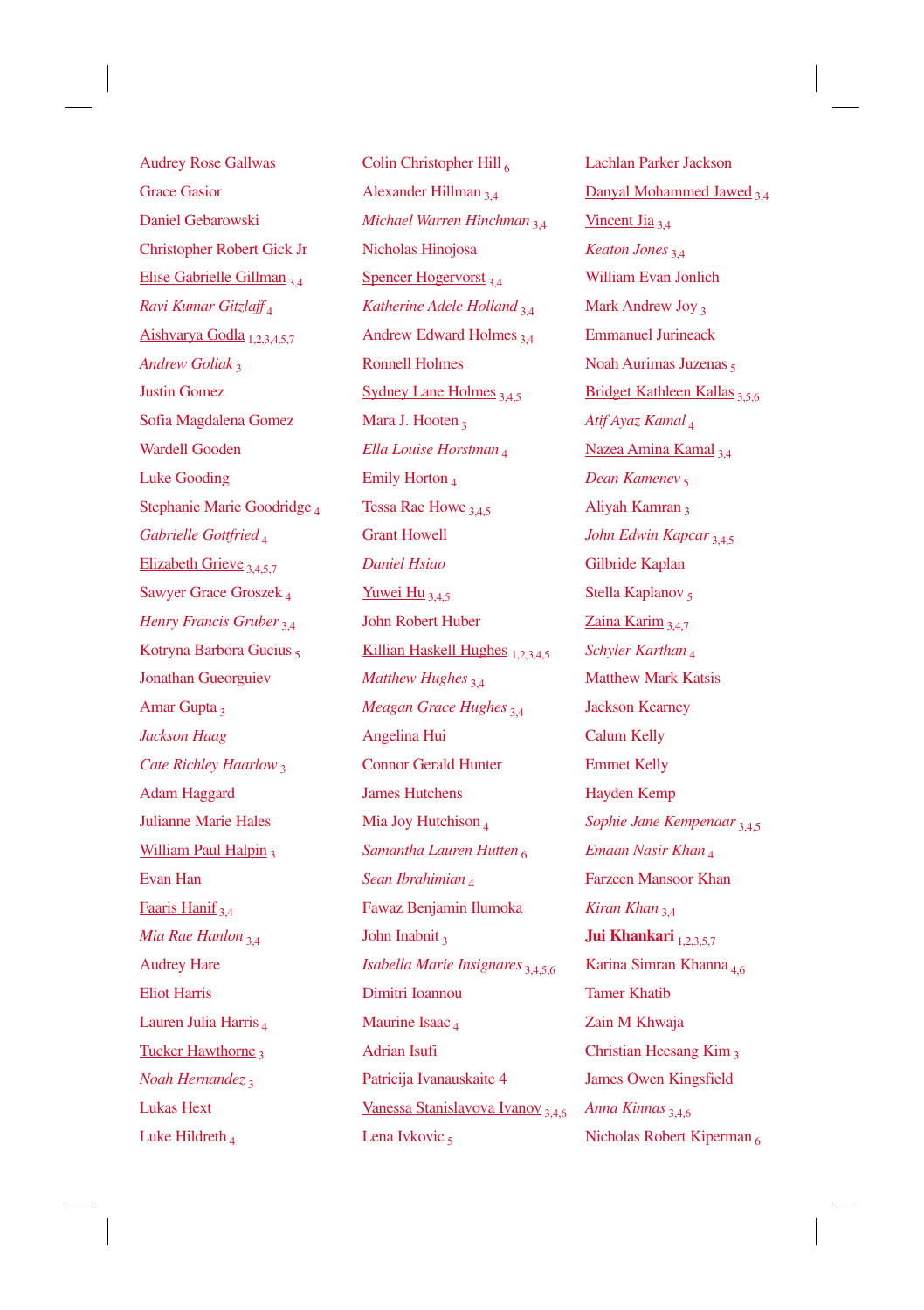Olivia Kirsch Emma Klein *Kelly Ann Klobach* 34 Brett Gregory Klovanich 34 Just Kochanskyt<sub>4.5</sub> Lukas Koranda **Athena Antigoni Koulouris** 3,4,5 *Jessica Maria Kratka* 3.5 *Wilhelmina Grillo Kratz* Matthew Kreischer Gabrielle Magdalena Krzysiak 5 Reda Kubaisi  $_4$ 5 *Diana Kubilius* 34 Neha Kumar 3.4 Rhea Gauri Kumar 3,4,5,7 *Rohan Shiva Kumar* 3,4,5,7 Veylan Arun Kumar<sub>3</sub> Claire Kumskis *Kaila Kuo*<sup>3</sup> *Colin Joseph Kurimay* 4,8 Vasilisa Kuzmanova 34 Lauren Jennifer LaDieu 34 **Maximilian Yue Lai** 1,2,3,4,5 *Arun Anil Lal* 34 *Quinten Joseph Lane* Elise Lannert Carmel Estioco Lariosa Angelina LaRocco Elizabeth Marie Larson 6 Sandy Jia Yi Lau Sofia Olivia Laurel  $_4$ 5 Sydney Laurel <sub>4,5</sub> *Aidan Patrick Lavelle*<sup>3</sup> Samantha Lauren Leddy <sup>4</sup> Anthony Lee

*Meredith Rhys Lee* <sub>46</sub> Nathaniel Imsu Lee 1.2,3 **Sophia Lu Lee** 12345 Victoria Anne Lee 34 Isabella Kay Leigh 4 Medley Lesniewicz Hallie Letizia Christine Hwazi Leung 3,4,5 Neal Levendel Zoe Levin Avery Levine<sub>3.5</sub> Jackson Gregory Levine Daniel M. Licwinko Zoe Limparis Anthony Luca Lipari<sub>3</sub> Finnian Little Oisin Logan Yann Loges Jacqueline Lopez 3,4,7 Mateo Alejandro Lopez 3,4,5 Megan Lu  $_{3,4}$ Zechariah Lucy Carter Lynch Caroline Claire Lynch 3,4 Carter Lyons Rohan Tilak Mahajan 3,4 Amir Malik Lia Mainz Tessa Elizabeth Mainz Christopher Malcolm Allan Maldonado John Malec Samuel Malitz Tod Todkhuu Manlaibaatar *Holly Catherine Marcus* 3,4

Ava Claire Marginean 3,4,5 Arun David Marion Delaney Kathryn Marringa 34 Moira Adele Martin 3,4,5 Katharine Elizabeth Matricaria <sup>4</sup> Aja J Matthews Riley Matthews <sup>4</sup> Jason Michael Maurella William Mazure Daniel McArdle Bridget McBride 3,5 Lynden McCarroll Colleen McCarthy Quinlan McCarty  $<sub>5</sub>$ </sub> Kaitlyn Micah McCool Trinitee Jalise McCoy-Griffiths 6 Micah McCurry Jack McGarry *Maeve Brigitte McInerney* <sup>4</sup> Cody McKay Alexa McMahon Paton Amanda Mehrhoff 34 **Shriya Praveen Mehta** 3,4,5,7 **Ashwin Menon**<sub>3</sub> Lillian Mersinger Nicholas Messana Spencer Miedona Olivia Shane Miller Erin Kathleen Milligan 3.4 Sarah Elizabeth Milligan  $3.4,8$ Damjan Mitic 5 Vilius Mitkus Gustas Mitkus *Iqra Mohammed* 34 Amirah Mohiuddin 4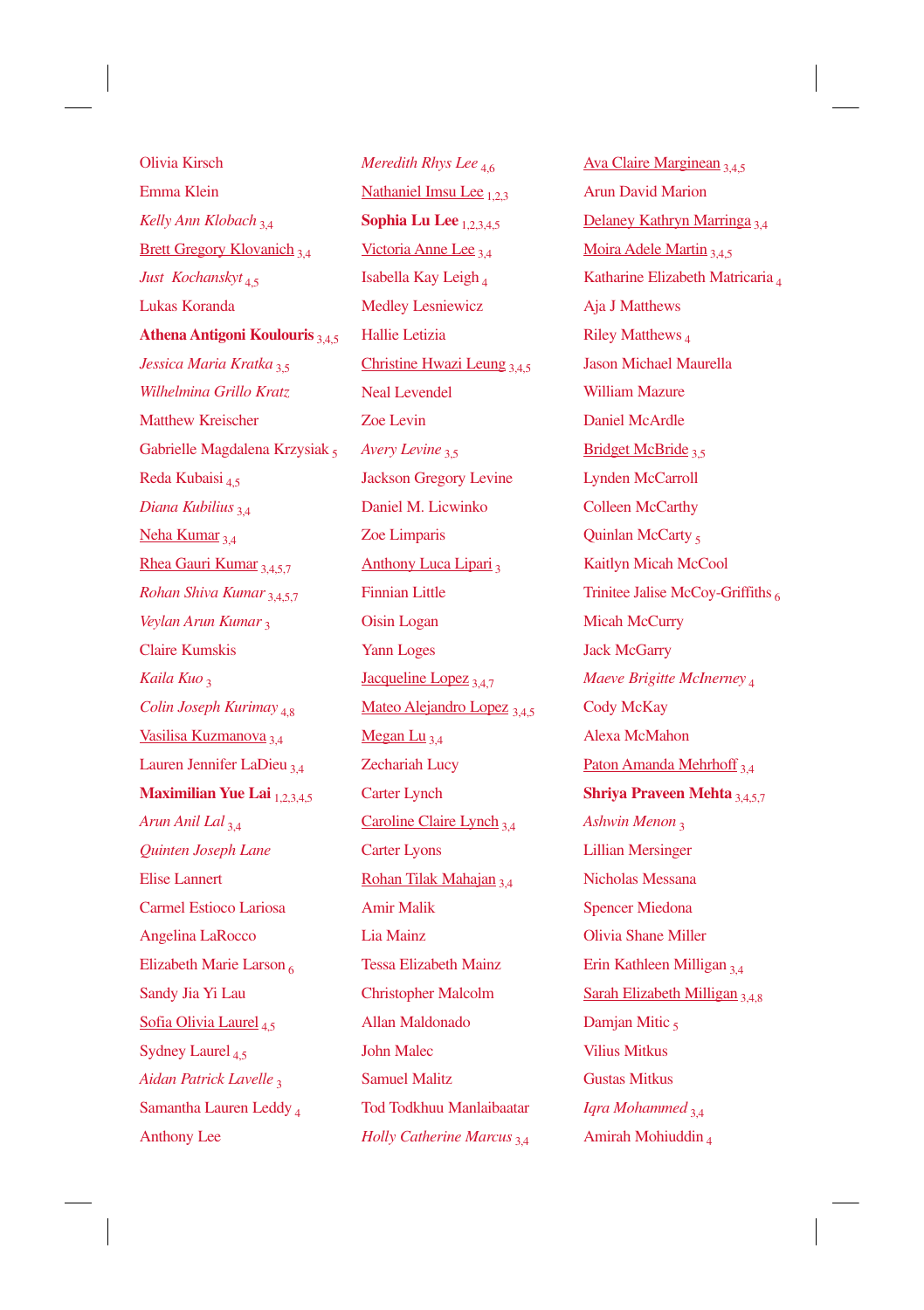Tristan Moncrief **Lucas Demme Montesantos**<sub>3</sub> Leela Bea Montiel *Eleanor Sullivan Monyek* 4,5 *Annie Quinn Morel* 3,4 Mazen Morrar *Michaela Karina Morrell* <sub>47</sub> Jack Morrissey Mara Mrksich Alexander Julius Murphy Amaan Muhammad Musabji 3,4 **Nadir Muzaffar** 1,2,3,4,5 Grace Ann Myall Eshaan Mylavarapu Sam Najjar James Alexander Nalepa Joshua Narcisse Domenico Giovanni Nardulli *Megan Kathleen Nash* 34 Isabella Grace Nastas <sup>4</sup> Maryam Syeda Naveed Kevin Neal Ava MacRae Newcomer <sup>4</sup> Malik Dominic Nichols Sarah Jane Nicholson 34 Ashley Joan Nieman 4 Nicholas Niesen Nikolay Nikolov *Matthew Notaro* 3,4 Nicholas Nowak *Ian Alfred Nystedt* 3.4 Julienne Obena Idoete Nsima Obot Pera Odishoo Hayden Greer Olvera

*Jack Oosterbaan*<sup>2</sup> *Daniel Carlos Ortiz* 3,4,7 Calista Karen Otterberg 345 **Sofia Grace Pajak** 3 Rachel Palermo Justin Paluch Derek Pancratz<sub>3</sub> Lucas Pancratz *Praveen Pandikaran* 34 Armaan Panjwani<sub>3</sub> Alexander Panos Steven Patroklos Pappas 4 *Elijah Park* <sup>3</sup> *Katherine Anne Parkins* 3,5,7 Zaia Parks Alexandra Parrillo *Emmaleigh Josephine Parrillo* Priyanka Manju Patel 345 Shiv Patel **Shreeji** Patel<sub>3</sub> Vandana Patel  $347$ Elizabeth Paterno<sub>4</sub> *Kara Elizabeth Pearson* <sup>4</sup> Pavel Kiril Peev Adam Khan Pelinkovic *Haniah Ovais Peracha* <sup>3</sup> Michael Cullen Pergantis Brandt Peters Lauren Michelle Peters<sup>3</sup> William Petersen Parker Ashley Peterson 34 Daniel Phelan John Charles Phelan Filip Phillips Emaan Pirzada 2,3,7

Hannah Pjesky Sydney Ann Pjesky<sup>34</sup> Olivia Jane Plumpe  $34$ Maximilian Pohlenz 34 Courtney Polarek Carlos Pollitt Sabrina Kylie Potempa *Jayanth Pothuganti* John Timothy Prieto  $35$ Gabrielle Elyse Pruitt James Pyle Anass Qneibi<sub>345</sub> Jake Quast *Sara Alikhan Quiballo* 3,4 Olivia Michelle Quick Zahrah S Qureshi 345 Alexander Radu Miljana Rajkovic Christopher Louis Rakos Gil Horacio Ramirez Jossie Dayanara Ramirez Zayan Rana Lanie Randle<sup>34</sup> **Rishabh Ranganathan** 1,2,3,4 Eleanor Ranke Clarissa Rankin 5 **Shivani Sanjay Rao** 1,2,3,4,5,7 *Sami A Raslan* Jack Rayner Abhinav Reddy  $3$ Michael Rediger Thomas Renehan Michael Repicky Colby Revord Christopher Reyes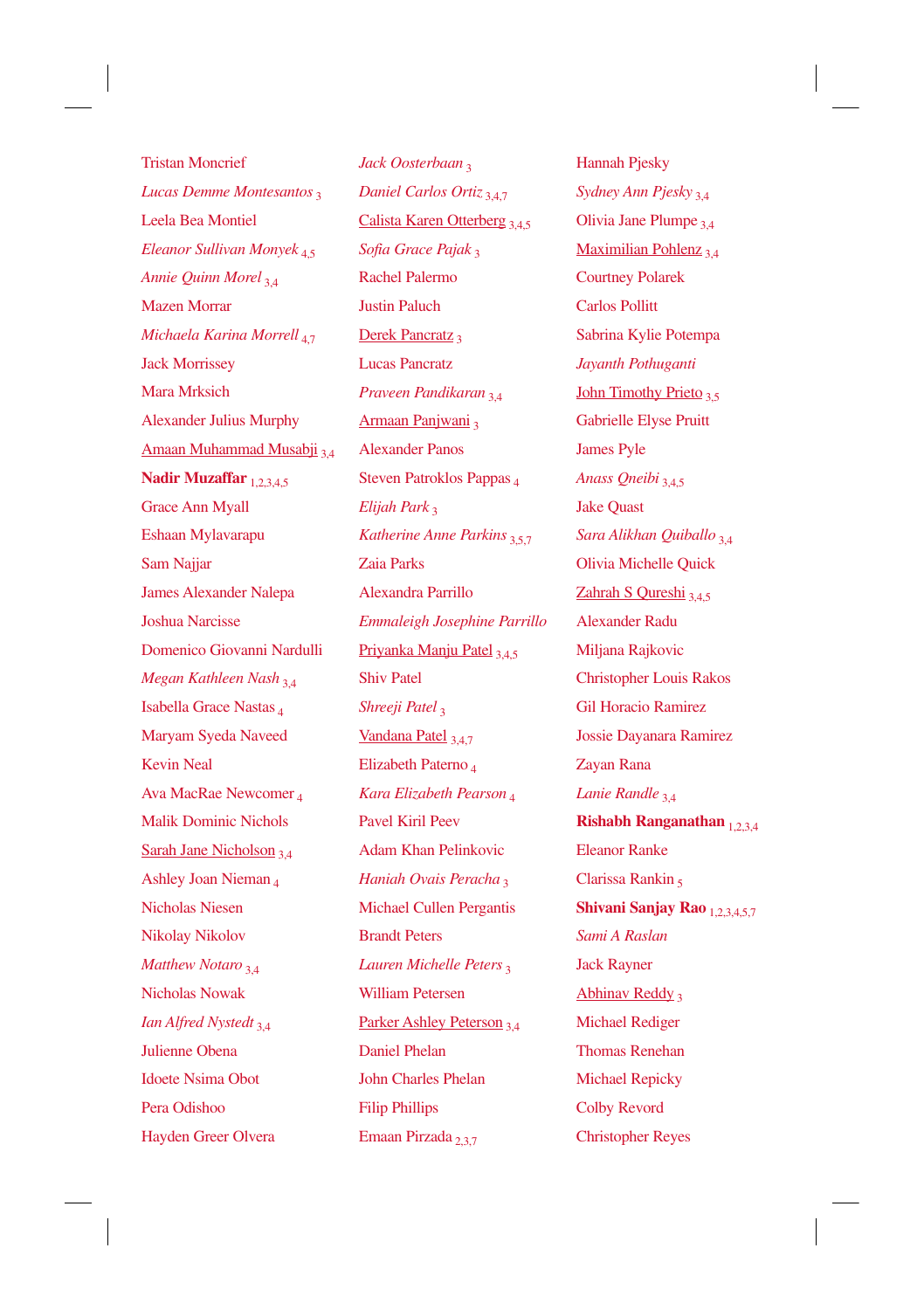Sarah Elvira Riaz 5 Owen Woods Ricker John Patrick Riewer Francesca Eleni Rimbos Kiyan Rismantab-Sany Alexander Ritter *Catriona Elizabeth Wear Robinson* 3,4 Daniel Stephen Robinson 3 Peter Jared Robinson Julia Kelly Rock 3.4 Alexander Rocque Leah Lauren Rodriguez *Samuel Thomas Romberger* 3.4 Madison Ly Rose 3,4,5 *Madeline Grace Rosenblum* 34 Aiden William Rowe 4 Hema Madhuri Rudraraju 5 Bianca Camila Rugel Gabriela Rusnak 5 Andrew Russell Dominic Russo Patrick Ryan *William Ryndak* <sup>4</sup> Thomas Sabanauskas Serene Safvi 3,4 Selma Sahli Tasneem Saleh Gyasi Salter Lucas Salvatore Cara Suzanne Salvi *Margaret Sanders* 34 Mikayel Sardaryan 45 *Nina Simone Sarros*<sub>3</sub> Jack Joseph Sauder

Calvin Sayad Alice Scaratti  $5$ Margaret Elizabeth Scheuerman Jack Schiedemeyer *Trevor Raymond Schmitz* 3,4 Isabella Schopp *Sophia Elizabeth Schuurman* 4,5 *Connor Patrick Schwarz*<sup>4</sup> Mia Sofia Sekiguchi 35 Mara Severts 3 Janae Sewell Anjali Shah Rohan Shah 34 **Shiven Shah** 1,2,3,4,5 Mason Shaker Fhatima Shakir 3,4,5 **Raghav Sharma** 3,4,5,7 Alina Viktorivna Shavachuk- Baranovska Sairaj Shetye 3,4,5 Xiaochuan Shi Amanda Shrader<sup>34</sup> *Karina Shtogryn* **Dmitriy Romanovich Shvydkoy**  $_{1,2,3,5}$ Hannah Sophia Simpson Thomas Skokna Alexander Jay Smith *Cassidy Smith* 3.4 Nikola Sokolovic Magd ElDin Soliman *Annette Marie Sommers* 3.4 Luke Anthony Speziale Michael Gregory Spitzer Maximilian Salvatore Sprovieri

Grace Stafford 346 Joshua Stalinger *Dawson Robert Steere* 34 Rodney Stokes John Stout *Adhitya Hari Suppiah* <sup>4</sup> Luke Michael Sutton 345 Amanda Sygnator Hamza Ali Tahir, Simone Tallentire *Jacob Michael Tamas*<sub>5</sub> *Kaihui Tan Allan Tang* Dylan Tang 3,4.5 *Kendall Blaine Tanquilut*<sub>4</sub> *Kyle Benjamin Tausk* 34 Trevor Roger Tavoso Ash Taylor Gabriella Tchavdarov Pascal Teoli **Isabella Mei Terry** 1,2,3,4 *Kayla Katherine Teuscher* 34 Roslyn Grace Thomas *Isabella Tiritilli* 3,4 Andriana Arlene Tistle 4 Maurice Sadsad Tobiano 3,4,5 Dominykas Togobickij Rohan Ravi Tolani 1234 Hunter Tonn Scott Everett Towery 3 *Asritha Tunuguntla* 3,4,6 Abigail Turek  $_4$ Hannah Carol Turek 6 Sidney Turnbull 3,4,5 Sacheen Upadhye<sub>3</sub>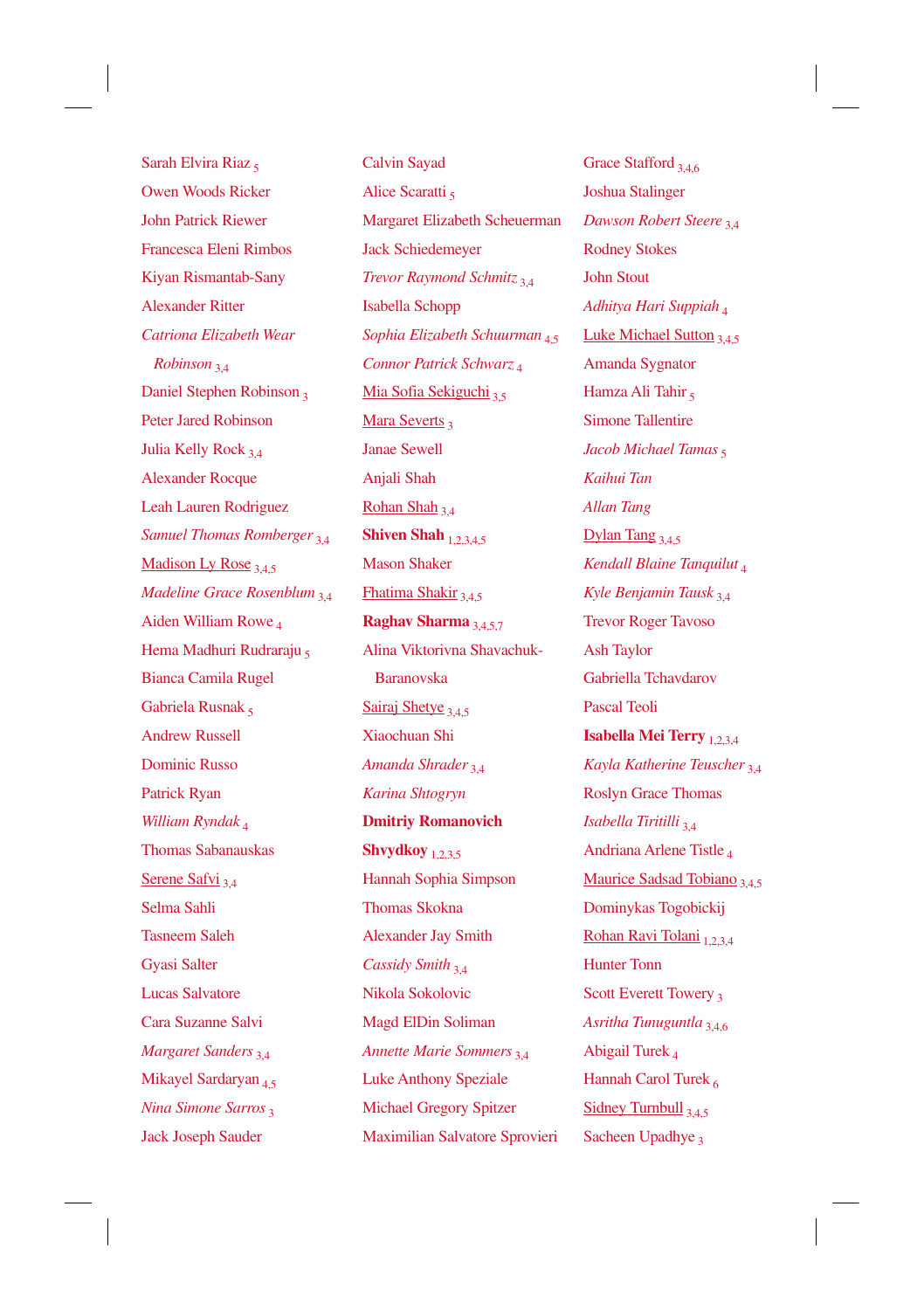| Leo Usher $_{3,4,6}$                | Benjamin Francis Walsh <sub>3</sub>     | Elena Wilson $_{3,4}$              |
|-------------------------------------|-----------------------------------------|------------------------------------|
| Abdulbari Vadaria                   | <b>Thomas Walsh</b>                     | <b>Luke Winiecke</b>               |
| Dominykas Vaiciulis $_3$            | Veronica Sheela Walsh <sub>3.4</sub>    | <i>Nora Elizabeth Winters</i> $34$ |
| Jai Vallurupalli                    | <b>Emily Mei-Ting Wang</b> $_{1,2,3,5}$ | <b>Kyle Edward Wong</b>            |
| <b>Sydney Reese Venetsanopoulos</b> | <b>Mingxiao Vivian Wang</b> 3.4         | Colin Xiang $_{3,4}$               |
| Eliana Villone 3,4,5                | Marwa Wardak                            | Xinran Xu $_{4.5.8}$               |
| <b>Zane Virant</b>                  | Saniya Wasti 3457                       | <b>Andrew Yaeger</b>               |
| <b>Calvin Voorhees</b>              | Nicolas Frank Weller                    | Anirudh Yallapragada               |
| <b>Kody Walker</b>                  | Patrick William Whelan 3.4              | Tiange Yang $_4$                   |
| Aidan Walsh $_{3,4,5}$              | Olivia Lynn Widrig                      | Caitlin Marie Yopp <sub>4</sub>    |
|                                     |                                         |                                    |

#### **Summa Cum Laude**

Magna Cum Laude *Cum Laude* 1-National Merit Finalist 2- National Merit Semi-Finalist 3- Illinois State Scholar 4- Active member of the National Honor Society 5- Seal of Biliteracy 6- Choir Seniors 7- A.P. Capstone Diploma Recipient 8- A.P. Capstone Diploma Candidates

# **Commencement Coordinators**

Ryan Maita, Rena Cerny, LaTonya Shumate and Julie Van Ness **Special Thanks** Katherine Matricaria, cover design